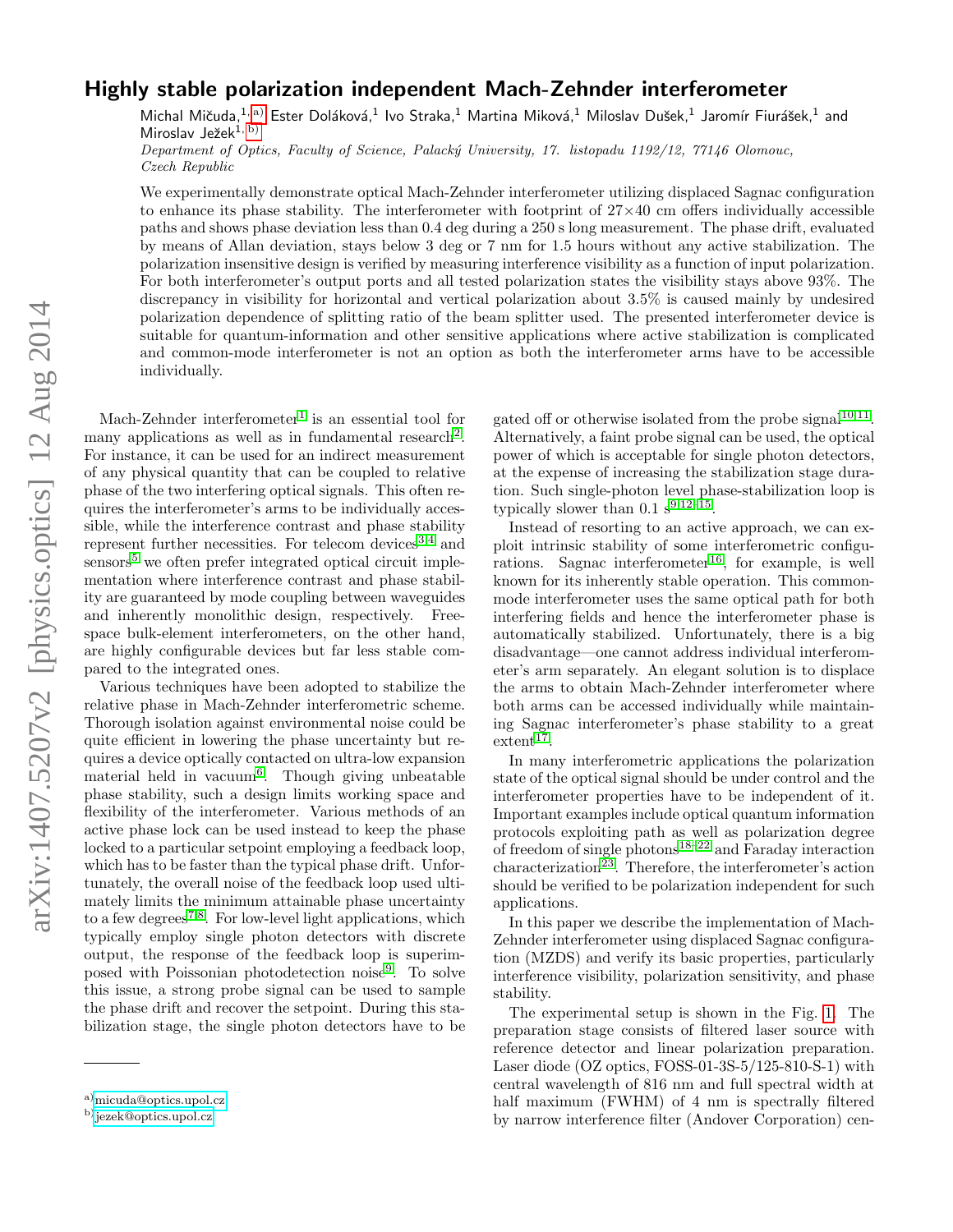tered at 814 nm with FWHM of 2 nm to match the design wavelength of optical components employed. Estimated coherence length after the filter reads 0.150 mm. Optical signal is further coupled in single-mode optical fiber (Nufern HP780) and split by a 3 dB fiber coupler (FC) from Sifam. One part of the signal goes to a photodiode (D0), which serves as a reference detector of the source optical power. The rest of the laser light passes the polarizing beam splitter (PBS) with extinction ratio larger than 1000:1 and the half wave plate (HWP) to set a proper polarization state. Both components are supplied by Eksma Optics.

The MZDS interferometer itself consists of a 1" beam splitter cube (BS) from Optida with antireflection coated sides, three 1" dielectric mirrors (Thorlabs BB1-E03), and two antireflection coated 1 mm thick glass plates (GP). The interferometer arms are 1.34 m long and displaced by 8 mm. The distance between beams was chosen as a reasonable trade-off between available clear aperture of the components and convenient individual addressing of the beams. The manufacturer of the beam splitter cube specifies splitting ratio of 50 : 50 for both polarization modes. Our measurement shows the splitting ratio of 45 : 55 for the horizontal polarization state (P polarization) and 43 : 57 for the vertical polarization state (S polarization). The reflectance of the mirrors employed reveals only negligible dependence on the input polarization state. However, small phase shift is induced between S and P polarization modes, which does not influence the interferometer performance as both arms feel the same phase shift. If distortion-free propagation of the polar-



<span id="page-1-0"></span>FIG. 1. (Color online) Experimental realization of Mach-Zehnder interferometer using displaced Sagnac geometry. Polarized laser light is injected to the setup, split and superimposed again by the single beam splitter cube (BS), and detected at the output either by bulk photodiodes B1 and B2 or by single-mode-fiber coupled photodiodes D1 and D2 to provide a definition of the spatial mode. See text for more details.

ization state within the interferometer is required, lowdephasing dielectric mirrors should be employed, for example OA019 from Femto-Optics. We have measured the phase induced between S and P modes by this mirror to be smaller than 1 deg. Because of displaced Sagnac configuration, it is not convenient to scan interference fringes using piezo-crystal mounted mirror. All three mirrors are kept fixed after the initial alignment and the relative optical phase of the interferometer is set by tilting one of the glass plates. Mirrors and glass plates are mounted using Newport Suprema SN100C Series mirror mounts and connected to Newport RS-4000 optical table by 1" diameter 65 mm high brass pedestals. The beam splitter cube is epoxy glued directly to the pedestal.

The beams at interferometer's output ports are optimally coupled into single mode optical fibers to provide a definition of the spatial mode. These fibers are then guided to detectors. The output optical intensity is measured by silicon p-i-n photodiodes D1 and D2 (Thorlabs DET36A). Alternatively, fiber-coupled photon counters can be connected easily when the interferometer is op-erated at single photon level. The fringe visibility<sup>[24](#page-3-18)</sup> is calculated using Michelson's formula

$$
V = \frac{I_{\text{max}} - I_{\text{min}}}{I_{\text{max}} + I_{\text{min}}},\tag{1}
$$

where  $I_{\max}$  and  $I_{\min}$  are the maximum and the minimum optical intensities at the particular output port, respectively. We measured the interferometric visibility for various angles of HWP in the preparation stage, which corresponds to different polarization states ranging from P to S polarizations. The visibility dependence on the input polarization state is shown in the Fig. [2.](#page-2-0) We developed a theoretical model of the visibility based on actual parameters of the beam splitter cube. The measured and theoretically predicted values of the visibility at D1 and D2 for horizontal and vertical polarization states are summarized in the Table [I.](#page-1-1) According to the theory we expect the unity visibility in the first output port for all polarization states which is in excellent agreement with measured data—the visibility higher than 99.8% was reached in this port for all tested polarization states. In the second output port, we observed approximately 0.7% difference between theory and experiment for horizontal polarization state and 2.5% for vertical polarization state. The H/V discrepancy is probably caused by a variation of the splitting ratio of the beam splitter cube and the reflectance of the mirrors over the active area of these components.

|      | theoretical visibility $[\%]$ |       | measured visibility $[\%]$          |                   |
|------|-------------------------------|-------|-------------------------------------|-------------------|
| port |                               |       |                                     |                   |
| D1   | 100                           | 100   | $99.96 \pm 0.01$                    | $199.98 \pm 0.01$ |
| D2   | 98.02                         | 96.16 | $97.33 \pm 0.03$   $93.60 \pm 0.09$ |                   |

<span id="page-1-1"></span>TABLE I. The theoretically estimated and the measured values of the interferometric visibility at D1 and D2 outputs for horizontally and vertically polarized light.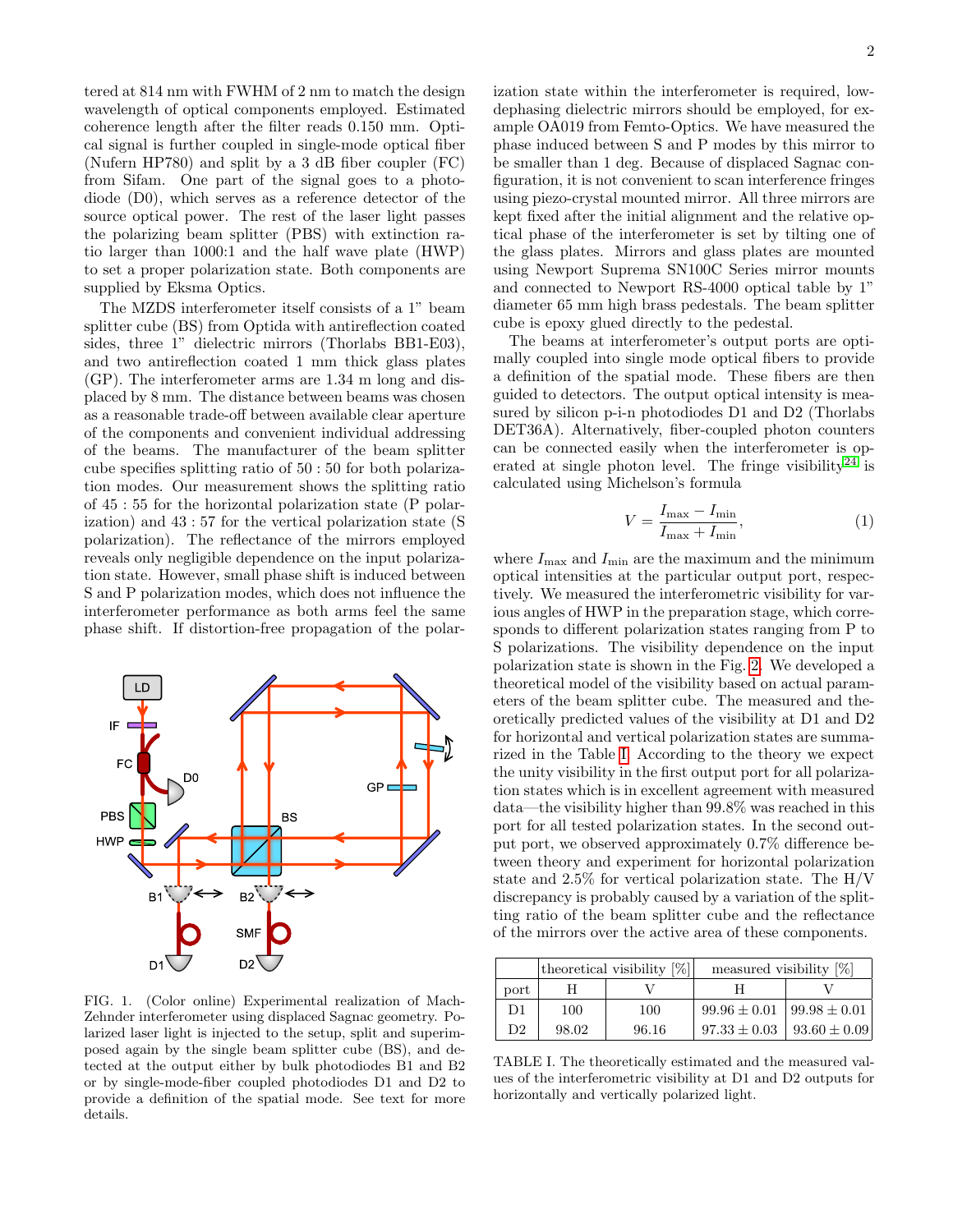For the sake of comparison, the output intensity was acquired also by bulk photodiodes placed directly after the MZDS interferometer. The measured values of the visibility at output ports B1 and B2 are summarized in the Table [II.](#page-2-1) It shows that single mode selection increases spatial mode matching and thus the visibility for all polarization states in both output ports by approximately 2%.



<span id="page-2-0"></span>FIG. 2. (Color online) The visibility dependence on the input linear polarization state: 0 deg and 45 deg correspond to horizontal (P polarization) and vertical polarization state (S polarization), respectively. Curves stand for the theoretical values of visibility: The first output port is depicted by red color (solid), the second one by blue color (dashed).  $\circ$  represents measured visibility at D1,  $\square$  represents measured visibility at D2,  $\bullet$  represents measured visibility at B1, and  $\blacksquare$ represents measured visibility at B2. Statistical errors are smaller than the symbol size.

The visibility measurement repeated on daily basis shows only negligible variation proving its long-term stability despite of ambient temperature fluctuations. Interferometer phase stability is another crucial parameter which is affected by air fluctuations, mechanical vibrations and temperature changes. To demonstrate the phase stability of the MZDS interferometer we acquired the intensity at detector D1 every second for ten hours. The input polarization state was set to the horizontal linear polarization and the initial phase was set to 0 deg, thus having interference minimum at the output port D1. The intensity at the reference detector D0 has been measured simultaneously. Both the photocurrents have been recorded by 12 bit data acquisition system (Pico Technol-

|      | measured visibility $[\%]$ |                  |  |
|------|----------------------------|------------------|--|
| port | н                          |                  |  |
| B1   | $98.35 \pm 0.03$           | $98.2 \pm 0.1$   |  |
| R2   | $95.93 \pm 0.05$           | $92.61 \pm 0.04$ |  |

<span id="page-2-1"></span>TABLE II. The experimentally observed values of the interferometric visibility at B1 and B2 outputs for horizontally and vertically polarized light, measured by bulk photodetectors.

ogy PicoLog 1216) for 10 hours. During the measurement period the temperature has been stable within 1 K. The interferometric phase is calculated from the measured intensity at D1 corrected for the power fluctuation of the laser source. We employ the Allan variance<sup>[25](#page-3-19)</sup> to evaluate the optimum duration of the measurement—the integration time of the single acquisition that yields the lowest possible phase uncertainty, which corresponds to the minimum Allan deviation. Further, the maximum duration of the measurement is estimated to keep the phase uncertainty reasonably small. The Allan deviation corresponding to the integration time  $\tau$  reads

$$
\sigma(\tau) = \sqrt{\frac{1}{2N} \sum_{n=1}^{N-1} (\bar{y}_{n+1} - \bar{y}_n)^2},
$$
\n(2)

where the overall time  $T$  of the long-term phase stability measurement is divided into N intervals,  $T = N\tau$ , and the average phase value  $\bar{y}_n$  is computed in each interval.

Typical results of the phase stability of the MZDS interferometer are shown in Fig. [3.](#page-3-20) The minimum Allan deviation less than 0.39 deg is demonstrated for the integration time of about 250 s with no stabilization technique employed. This phase uncertainty corresponds to the interferometer arm length deviation of 0.87 nm and the relative length deviation of  $0.65 \times 10^{-9}$ . If we allow ourselves to have the phase deviation less than 3 deg then the duration of the measurement can be extended up to 1.5 hours. The measured phase uncertainty of the MZDS interferometer can be compared with phase stability of Mach-Zehnder interferometer for heterodyne metrology presented by Niwa and collaborators<sup>[6](#page-3-5)</sup>. They were able to keep the interferometer arm length deviation below 20 pm over a hour. This excellent stability figure was achieved by building their interferometer on ultra-low expansion glass base plate with dimensions of  $5\times5$  cm and placing the whole setup into a vacuum chamber with temperature stabilization within 1 mK over four hours. The resulting relative length deviation of about  $0.2 \cdot 10^{-9}$  per hour is better by a factor of ten than what we have shown here for the MZDS interferometer operating under much less demanding conditions. Further, the observed passive phase stability is comparable with an active phase lock loop, the noise of which can easily induce the overall phase uncertainty of an order of 1 deg even if measured at high frequency where the ambient noise is significantly lower. Takeno et al<sup>[8](#page-3-7)</sup> showed the actively locked phase uncertainty of 1.5 deg at 1 MHz sideband with the bandwidth of 30 kHz. Eberle et al.<sup>[26](#page-3-21)</sup> demonstrated a sub-degree phase uncertainty at 8 MHz sideband with the bandwidth of 200 kHz for up to 15 minutes. Phase noise suppression at acoustic and lower frequencies and for longer times is typically not crucial for quantum continuous-variables experiments with sideband encoded information but it is generally very important for single photon level interferometric measurements with prolonged data acquisition times<sup>[17](#page-3-14)</sup>.

In conclusion, we have reported the inherently sta-